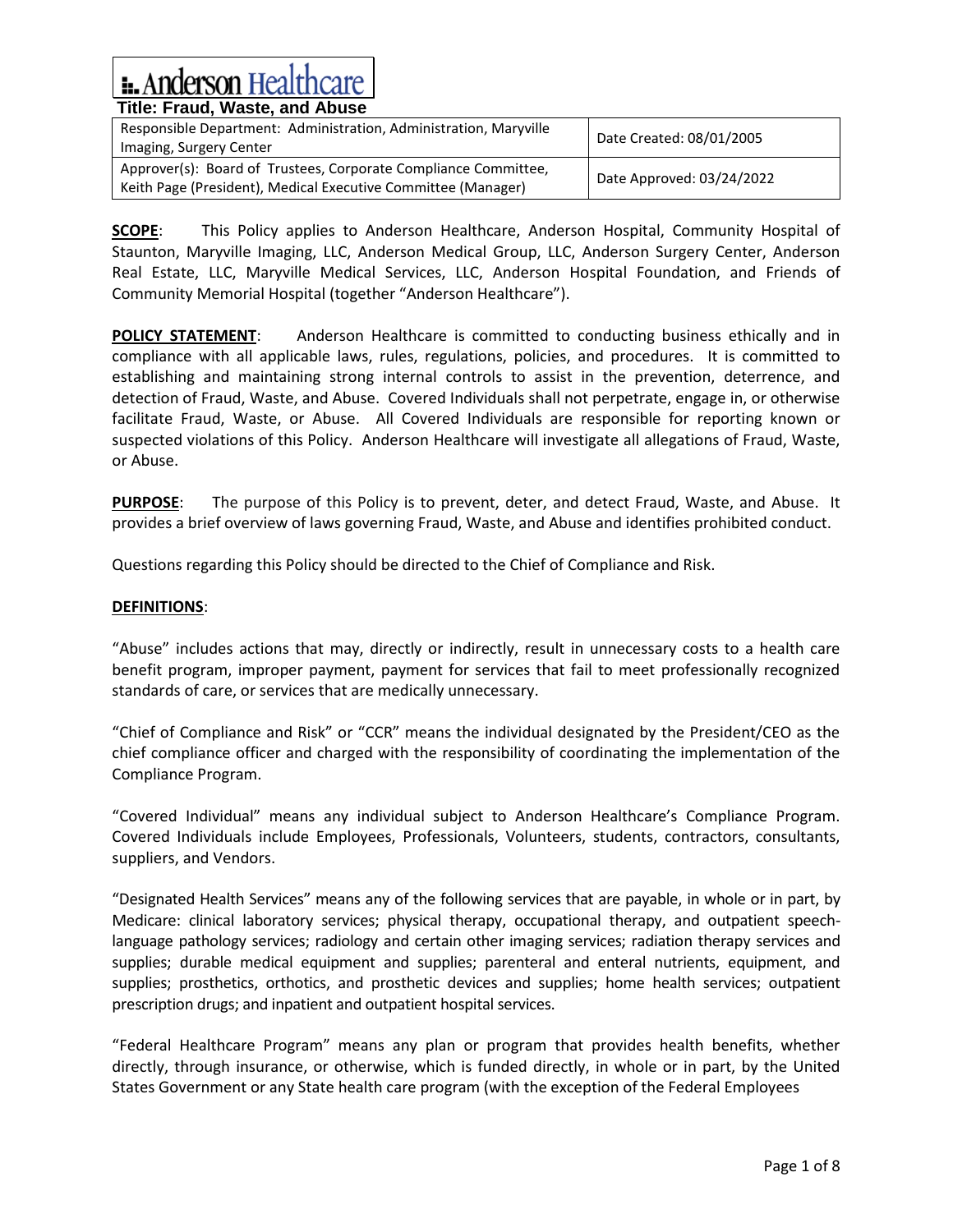## **E.** Anderson Health

**Title: Fraud, Waste, and Abuse**

| Responsible Department: Administration, Administration, Maryville<br>Imaging, Surgery Center                                     | Date Created: 08/01/2005  |
|----------------------------------------------------------------------------------------------------------------------------------|---------------------------|
| Approver(s): Board of Trustees, Corporate Compliance Committee,<br>Keith Page (President), Medical Executive Committee (Manager) | Date Approved: 03/24/2022 |

Health Benefits Program). The most significant Federal Healthcare Programs are Medicare, Medicaid, Tricare, and the Veterans programs.

"Fraud" means Knowingly and willfully executing, or attempting to execute, a scheme or artifice to defraud any health care benefit program or to obtain (by means of false or fraudulent pretenses, representations, or promises) any of the money or property owned by, or under the custody or control of, any health care benefit program.

"Knowing" or "Knowingly" means actual knowledge of the information or acting in deliberate ignorance or reckless disregard of the truth or falsity of the information.

"OIG" means the Office of Inspector General, U.S. Department of Health & Human Services.

"President/CEO" means the President and Chief Executive Officer of Anderson Healthcare.

"Professional" means an individual other than an Employee who is credentialed by Anderson Healthcare, including physicians, dentists, podiatrists, and allied health personnel, to the extent that the individual provides goods or services at or for Anderson Healthcare.

"Referral Source" means an individual or entity who makes a referral to Anderson Healthcare, who directs another person or entity to make a referral, or who controls referrals made by another person or entity. The term "Referral Source" also includes the professional corporation of which the individual is a sole owner.

"Referring Physician" means a physician who makes a referral to Anderson Healthcare or who directs another person or entity to make a referral or who controls referrals made by another person or entity. The term "Referring Physician" also includes the professional corporation of which the physician is a sole owner.

"Remuneration" means anything of value including, but not limited to, cash, free rent, expensive hotel stays and meals, or excessive compensation for medical directorships and consultancies.

"Vendor" means a company, including any employee, agent, or representative of the company, that currently supplies or has the potential to supply products or services to Anderson Healthcare or is otherwise in a position to do business with Anderson Healthcare.

"Volunteer" means an individual who provides uncompensated services to Anderson Healthcare, including members of any Anderson Healthcare entity's Board of Trustees

"Waste" is the overutilization of services, or other practices that, directly or indirectly, result in unnecessary costs to a health care benefit program.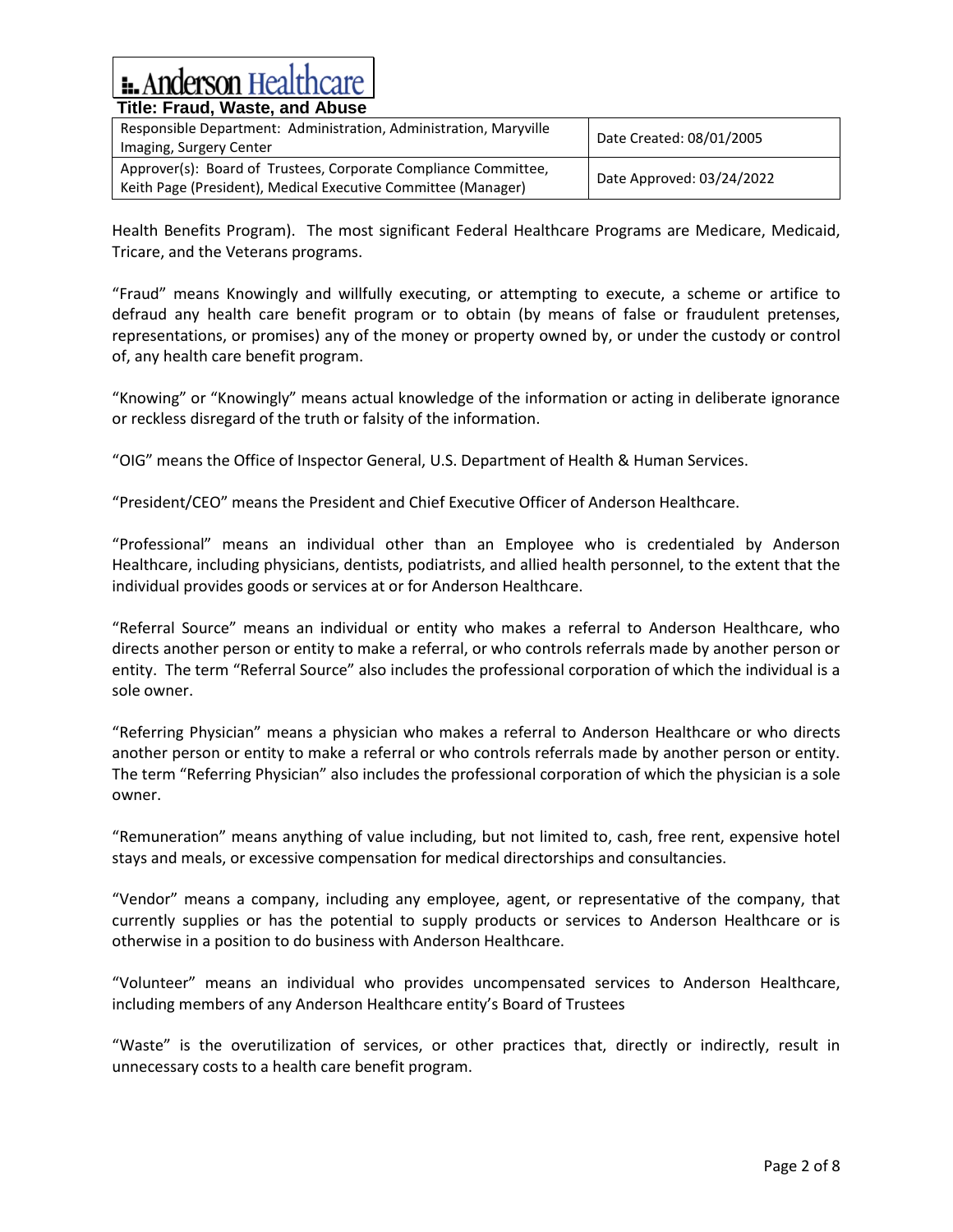# **E.** Anderson Healthc

### **Title: Fraud, Waste, and Abuse**

| Responsible Department: Administration, Administration, Maryville<br>Imaging, Surgery Center                                     | Date Created: 08/01/2005  |
|----------------------------------------------------------------------------------------------------------------------------------|---------------------------|
| Approver(s): Board of Trustees, Corporate Compliance Committee,<br>Keith Page (President), Medical Executive Committee (Manager) | Date Approved: 03/24/2022 |

#### **GUIDELINES/PROCEDURE:**

### **A. What is Fraud, Waste, and Abuse?**

The difference between Fraud, Waste, and Abuse depends on the specific facts, circumstances, intent, and knowledge. The primary difference is intent and knowledge. Fraud requires intent to obtain payment and the knowledge the actions are wrong. Waste and Abuse may involve obtaining an improper payment or creating an unnecessary cost to a health care benefit program, but do not require the same intent and knowledge.

Generally speaking, mistakes (e.g. isolated incidents of incorrect coding) result in errors, inefficiencies (e.g. ordering excessive diagnostic tests) result in Waste, bending the rules (e.g. unintentional improper billing practices like upcoding) result in Abuse, and intentional deception (e.g. billing for services that were not provided) results in Fraud.

1. Fraud

Defrauding the Federal Government is illegal. Committing Medicare Fraud exposes individuals and entities to potential criminal, civil, and administrative liability, and may lead to imprisonment, fines, and penalties.

Examples of actions that may be Fraud include:

- a. Knowingly billing for services at a level of complexity higher than services actually provided or documented in the medical records.
- b. Knowingly billing for services not furnished, supplies not provided, or both, including falsifying records to show delivery of such items.
- c. Knowingly ordering medically unnecessary items or services for patients.
- d. Paying for referrals of Federal Healthcare Program beneficiaries.
- e. Billing payors for appointments patients fail to keep.
- 2. Waste

Although Waste is generally considered to be caused by the misuse of resources and not criminally negligent actions, Waste may give rise to Abuse.

Examples of actions that may be Waste include:

- a. Conducting excessive office visits or writing excessive prescriptions.
- b. Prescribing more medications than necessary to treat a specific condition.
- c. Ordering excessive laboratory tests.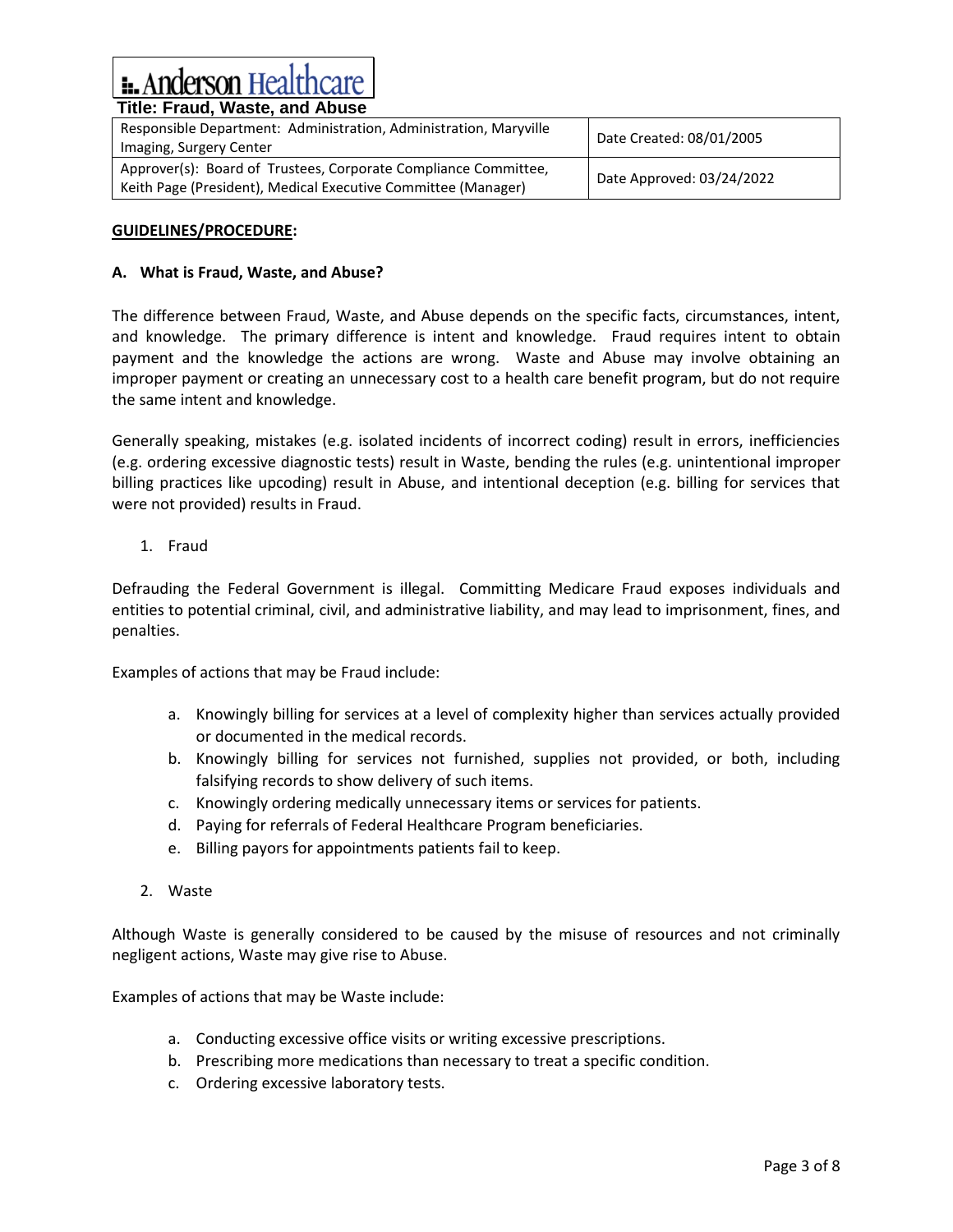## **E.** Anderson Healt

### **Title: Fraud, Waste, and Abuse**

| Responsible Department: Administration, Administration, Maryville<br>Imaging, Surgery Center                                     | Date Created: 08/01/2005  |
|----------------------------------------------------------------------------------------------------------------------------------|---------------------------|
| Approver(s): Board of Trustees, Corporate Compliance Committee,<br>Keith Page (President), Medical Executive Committee (Manager) | Date Approved: 03/24/2022 |

### 3. Abuse

Abuse involves payment for items or services when there is no legal entitlement to that payment when the provider has not Knowingly and/or intentionally misrepresented facts to obtain payment. Medicare abuse can also expose individuals and entities to criminal and civil liability.

Examples of actions that may be Abuse include:

- a. Unknowingly billing for unnecessary medical services.
- b. Unknowingly charging excessively for services or supplies.
- c. Unknowingly misusing codes on a claim, such as upcoding or unbundling codes.

### **B. Fraud, Waste, and Abuse Laws**

There are many different complex Federal and State laws governing Fraud, Waste, and Abuse that specify the criminal, civil, and administrative penalties for committing Fraud and Abuse. Those laws include:

1. False Claims Act (FCA)

The [FCA](https://www.law.cornell.edu/uscode/text/31/3729) imposes civil liability on any person who Knowingly submits, or causes the submission of, a false or fraudulent claim to the Federal Government. No specific intent to commit Fraud is required to violate the FCA. Knowingly submitting claims to Medicare for services not provided is an example of a FCA violation.

Civil penalties for violating the FCA may include up to three times the amount of damages in addition to penalties of \$11,803 to \$23,607 for each false claim submitted (the minimum and maximum penalty amounts are adjusted for inflation each year). The FCA permits *qui tam* suits to be brought on behalf of the government by private individuals who are then entitled to a portion of the penalties and damages. It also protects whistleblowers from retaliation.

In addition to civil penalties, individuals or entities may also face criminal penalties (e.g. fines, imprisonment, or both) for submitting false, fictitious, or fraudulent claims pursuant to the Federal [criminal FCA.](https://www.law.cornell.edu/uscode/text/18/287)

The [Illinois False Claims Act](https://www.ilga.gov/legislation/ilcs/ilcs3.asp?ActID=2058&ChapterID=57) is very similar to the Federal civil FCA and imposes civil liability for any false claim for which the State provided any portion of the funds.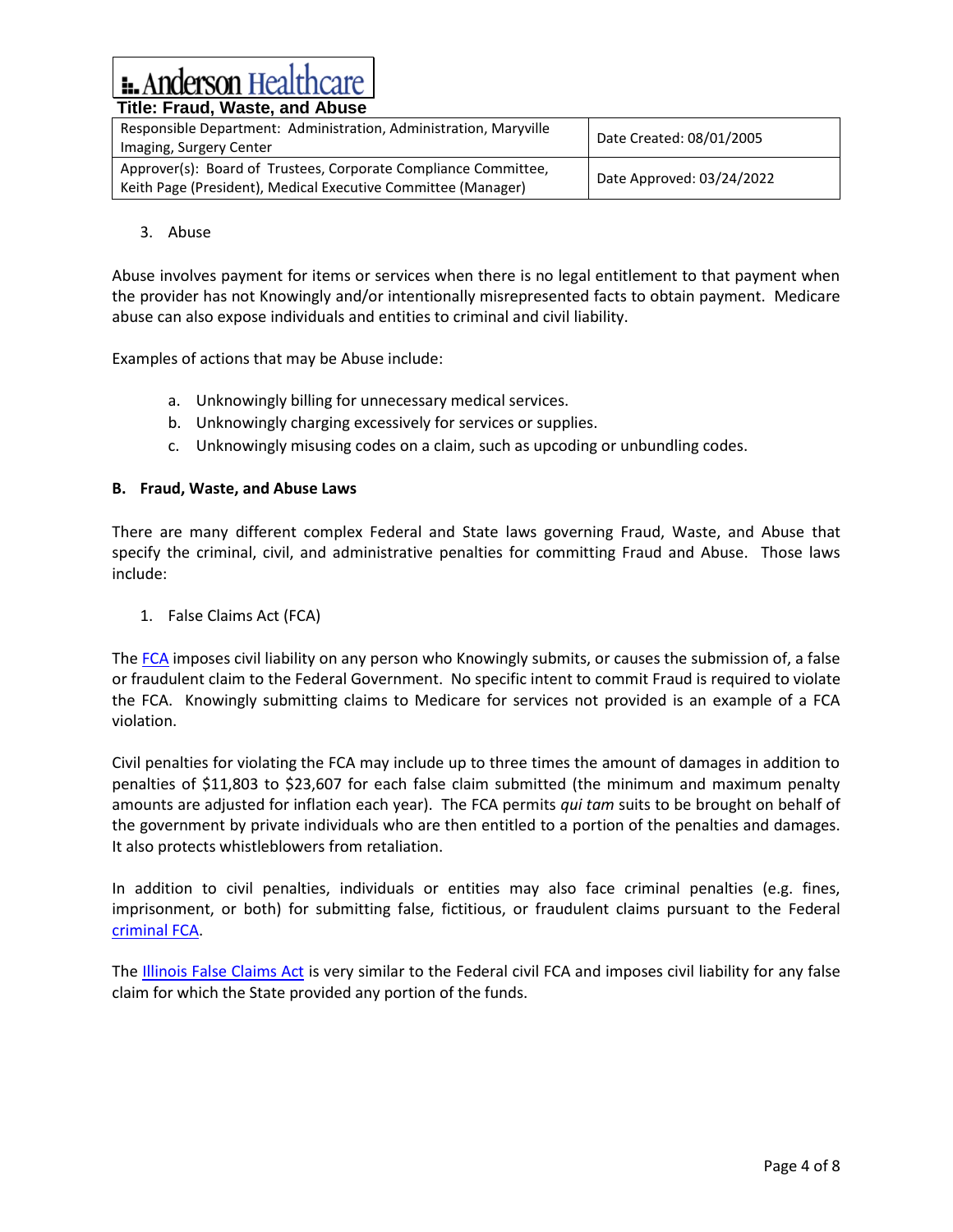### **E.** Anderson Healthcare

### **Title: Fraud, Waste, and Abuse**

| Responsible Department: Administration, Administration, Maryville<br>Imaging, Surgery Center                                     | Date Created: 08/01/2005  |
|----------------------------------------------------------------------------------------------------------------------------------|---------------------------|
| Approver(s): Board of Trustees, Corporate Compliance Committee,<br>Keith Page (President), Medical Executive Committee (Manager) | Date Approved: 03/24/2022 |

2. Anti-Kickback Statute (AKS)

The [AKS](https://www.law.cornell.edu/uscode/text/42/1320a-7b) makes it a crime to Knowingly and willfully offer, pay, solicit, or receive any Remuneration directly or indirectly to induce or reward patient referrals or the generation of business involving any item or service reimbursable by a Federal Healthcare Program.

A provider receiving cash or below-fair-market-value rent for medical office space in exchange for referrals is an example of an AKS violation.

Violating the AKS may result in fines, imprisonment, and exclusion from participation in Federal Healthcare Programs. Civil penalties for violating the AKS may include up to three times the amount of the kickback.

3. Physician Self-Referral Law (Stark Law)

The [Physician Self-Referral Law,](https://www.law.cornell.edu/uscode/text/42/1395nn) which is often called the Stark Law, prohibits physicians from referring patients to receive Designated Health Services from an entity with which they (or their immediate family) have a financial relationship, unless an exception applies.

A physician referring a patient to an imaging center owned by her husband is an example of a Stark Law violation.

Penalties for violating the Stark Law may include fines, civil monetary penalties for each referred service, repayment of claims, and exclusion from participation in Federal Healthcare Programs.

4. Social Security Act

The [Social Security Act](https://www.law.cornell.edu/uscode/text/42/chapter-7) is a long, complex law setting forth many different requirements for healthcare providers. Two of the requirements are particularly relevant when dealing with Fraud, Waste, and Abuse: the Exclusion Statute and the Civil Monetary Penalties Law.

a. Exclusion Statute

The **Exclusion Statute** requires OIG to exclude individuals and entities convicted of healthcare related fraud, controlled substance crimes, or patient abuse and neglect. OIG also may impose exclusions for other reasons such as submitting false claims, engaging in unlawful kickbacks, defaulting on student loans, or providing unnecessary or substandard services.

Excluded providers may not participate in Federal Healthcare Programs. For more information on exclusions, please see th[e Anderson Healthcare Exclusion Screening Policy.](https://andersonhospital.policytech.com/dotNet/documents/?docid=11331)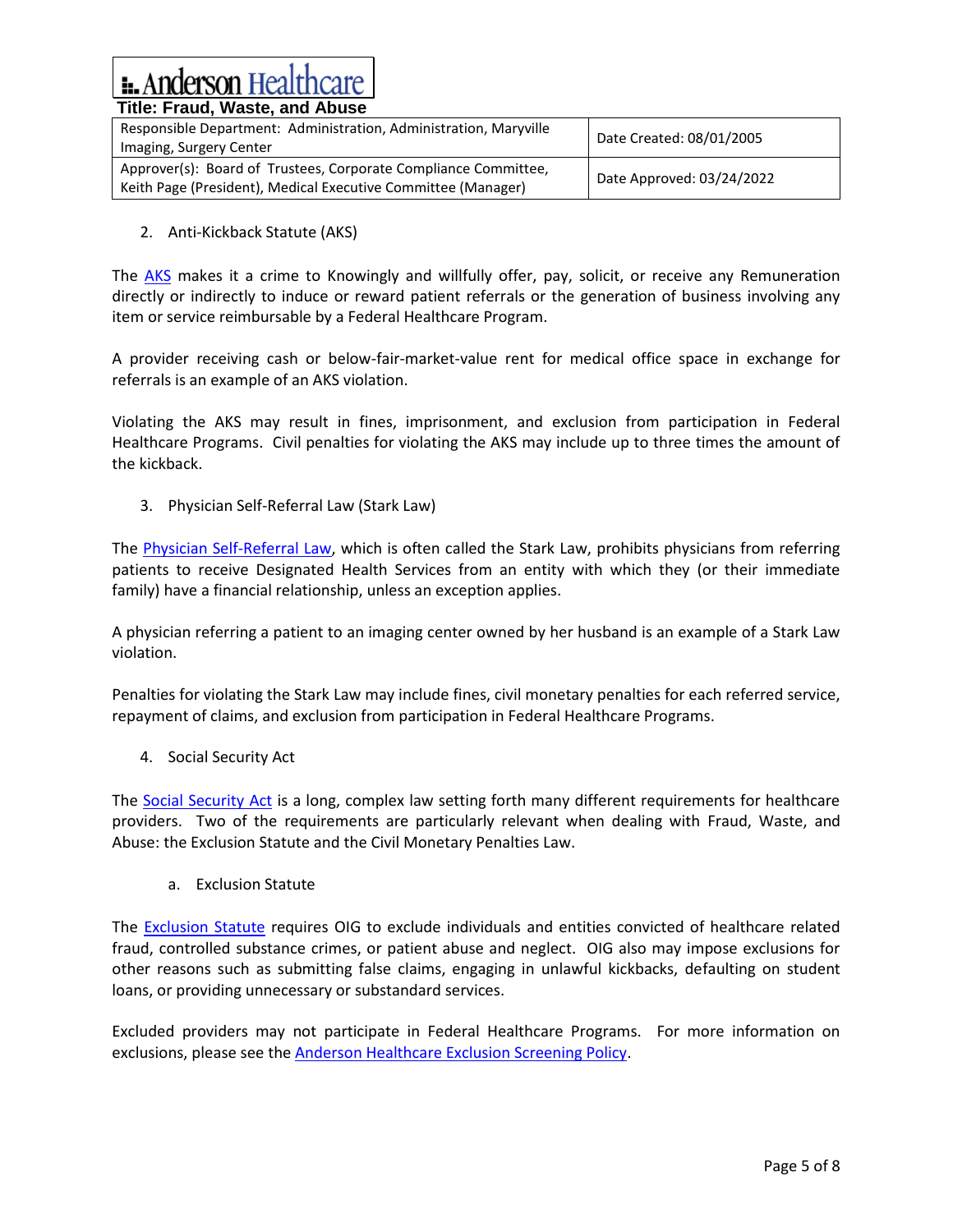## **...** Anderson Healthcare

### **Title: Fraud, Waste, and Abuse**

| Responsible Department: Administration, Administration, Maryville<br>Imaging, Surgery Center                                     | Date Created: 08/01/2005  |
|----------------------------------------------------------------------------------------------------------------------------------|---------------------------|
| Approver(s): Board of Trustees, Corporate Compliance Committee,<br>Keith Page (President), Medical Executive Committee (Manager) | Date Approved: 03/24/2022 |

b. Civil Monetary Penalties (CMP) Law

The CMP Law authorizes OIG to seek financial penalties for a variety of healthcare Fraud violations. Different amounts of penalties and assessments apply based on the type of violation. CMP may also include fines of up to three times the amount claimed for each item or service.

Examples of violations that may justify CMP include violating the AKS or presenting a claim you know, or should know, is false and fraudulent or for an item or service not provided as claimed.

5. Criminal Health Care Fraud

The [Criminal Health Care Fraud Statute](https://www.law.cornell.edu/uscode/text/18/1347) prohibits Knowingly and willfully executing, or attempting to execute, a scheme or lie in connection with the delivery of, or payment for, health care benefits, items, or services to defraud any health care benefit program or obtain any money or property owned or controlled by any Federal Healthcare Program.

### **C. Fraud, Waste, and Abuse Compliance**

Anderson Healthcare and its Covered Individuals shall comply with all State and Federal laws, regulations, and policies, including all those issued by the Center for Medicare and Medicaid Services, the Medicare Administrative Contractor, and the Illinois Department of Human Services. Covered Individuals who are responsible for decisions that might involve Fraud, Waste, and Abuse laws shall obtain sufficient knowledge of those laws to ensure compliance.

Anderson Healthcare and its Covered Individuals shall not:

- 1. Engage in activities that constitute Fraud, Waste, or Abuse.
- 2. File false or fraudulent claims for payment or approval.
- 3. Make or enter any charge for a service that either was not provided or not ordered by an appropriately licensed provider.
- 4. Record a charge for a service that differs in any way from the actual service provided (including by entering a false, fraudulent, or erroneous CPT code).
- 5. Bill codes that reflect a more severe illness than actually existed or a more expensive treatment than was provided (i.e. upcoding).
- 6. Submit a claim piecemeal or in a fragmented fashion to maximize reimbursement for tests and procedures that are required to be billed together (i.e. unbundling).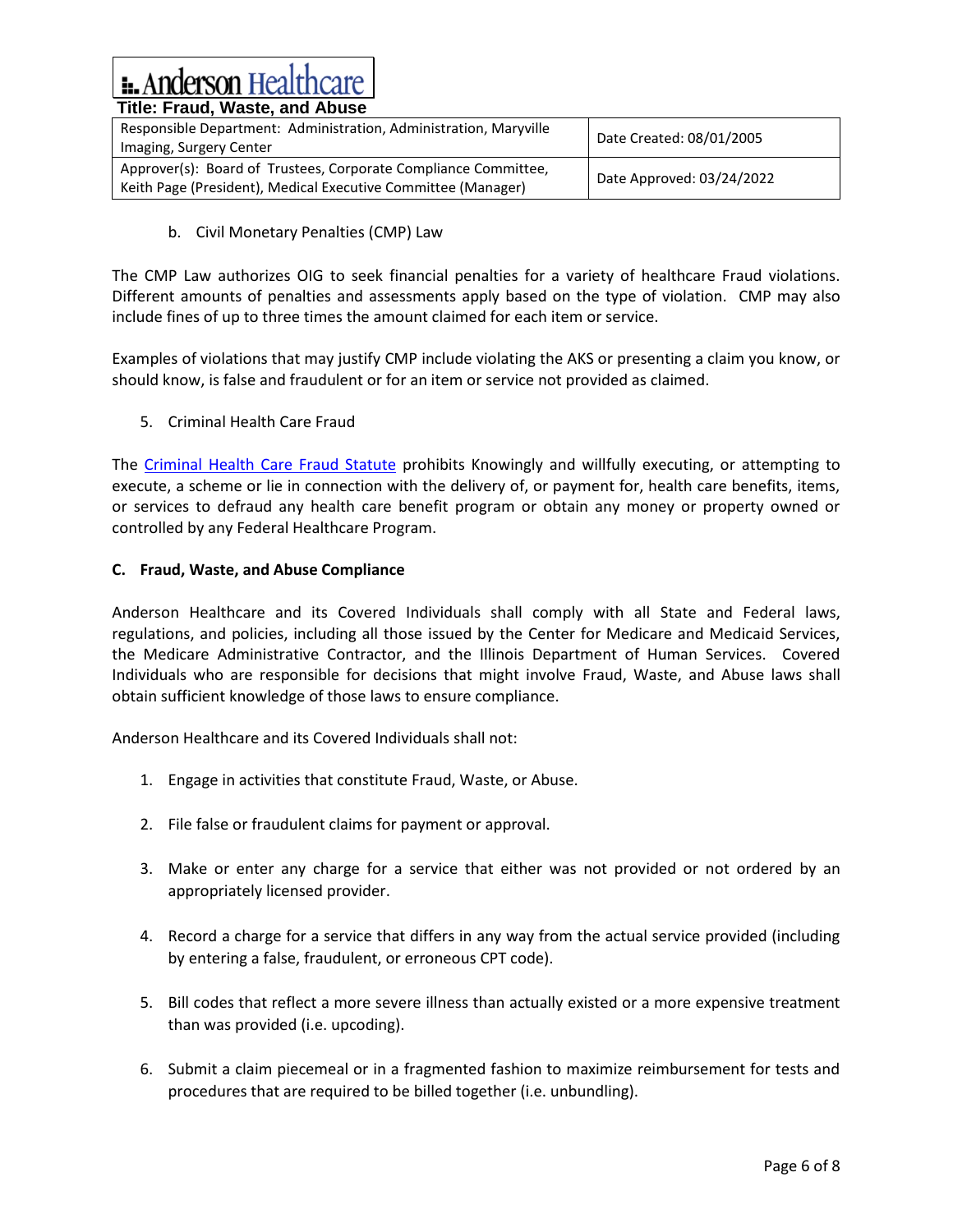### **E.** Anderson Healthcare

### **Title: Fraud, Waste, and Abuse**

| Responsible Department: Administration, Administration, Maryville<br>Imaging, Surgery Center                                     | Date Created: 08/01/2005  |
|----------------------------------------------------------------------------------------------------------------------------------|---------------------------|
| Approver(s): Board of Trustees, Corporate Compliance Committee,<br>Keith Page (President), Medical Executive Committee (Manager) | Date Approved: 03/24/2022 |

- 7. Falsely certify that a service was medically necessary.
	- a. All services or supplies ordered for, or provided to, beneficiaries of a Federal Healthcare Program must:
		- i. Be proper and needed for the diagnosis or treatment of the medical condition,
		- ii. Be provided for the diagnosis, direct care, and treatment of the medical condition,
		- iii. Meet the standards of good medical practice in the local area, and
	- iv. Not be mainly for the convenience of the patient or provider.
	- b. Medical necessity must be supported by documentation in the record.
	- c. Services must meet specific medical necessity requirements as defined by National and Local Coverage Determinations (NCD sand LCDs).
- 8. Make or use, or cause another to make or use, any false record or statement in connection with:
	- a. Obtaining payment for a false or fraudulent claim,
	- b. Anderson Healthcare's compliance with Medicare or Medicaid conditions of participation or payment, or
	- c. Any licensure or accreditation standards.
- 9. Knowingly and willfully solicit, receive, offer, or pay anything of value (directly or indirectly) for:
	- a. Referring patients for services paid for by a Federal or State Healthcare Program, or
	- b. Purchasing, leasing, ordering, recommending, or arranging for goods or services paid for by a Federal or State Healthcare Program unless an exception established by law or regulation applies.
- 10. Accept referrals from a Referral Source for Designated Health Services to an entity with which the Referring Physician has a financial relationship, unless an exception established by law or regulation applies.
- 11. Refer a patient to an entity with which the Referring Physician has a financial relationship for Designated Health Services, unless an exception established by law or regulation applies.
- 12. Consummate any agreement (whether written or oral) with any Referring Physician or Referral Source without the prior approval of the President/CEO.
- 13. Participate in any transaction (including, but not limited to, incentives, loans, guarantees, compensation arrangements, physician recruitment, or practice acquisitions) that could be perceived as providing an economic benefit to an officer, director, trustee, physician, or other influential person of Anderson Healthcare if the value of the benefit provided exceeds the fair market value.